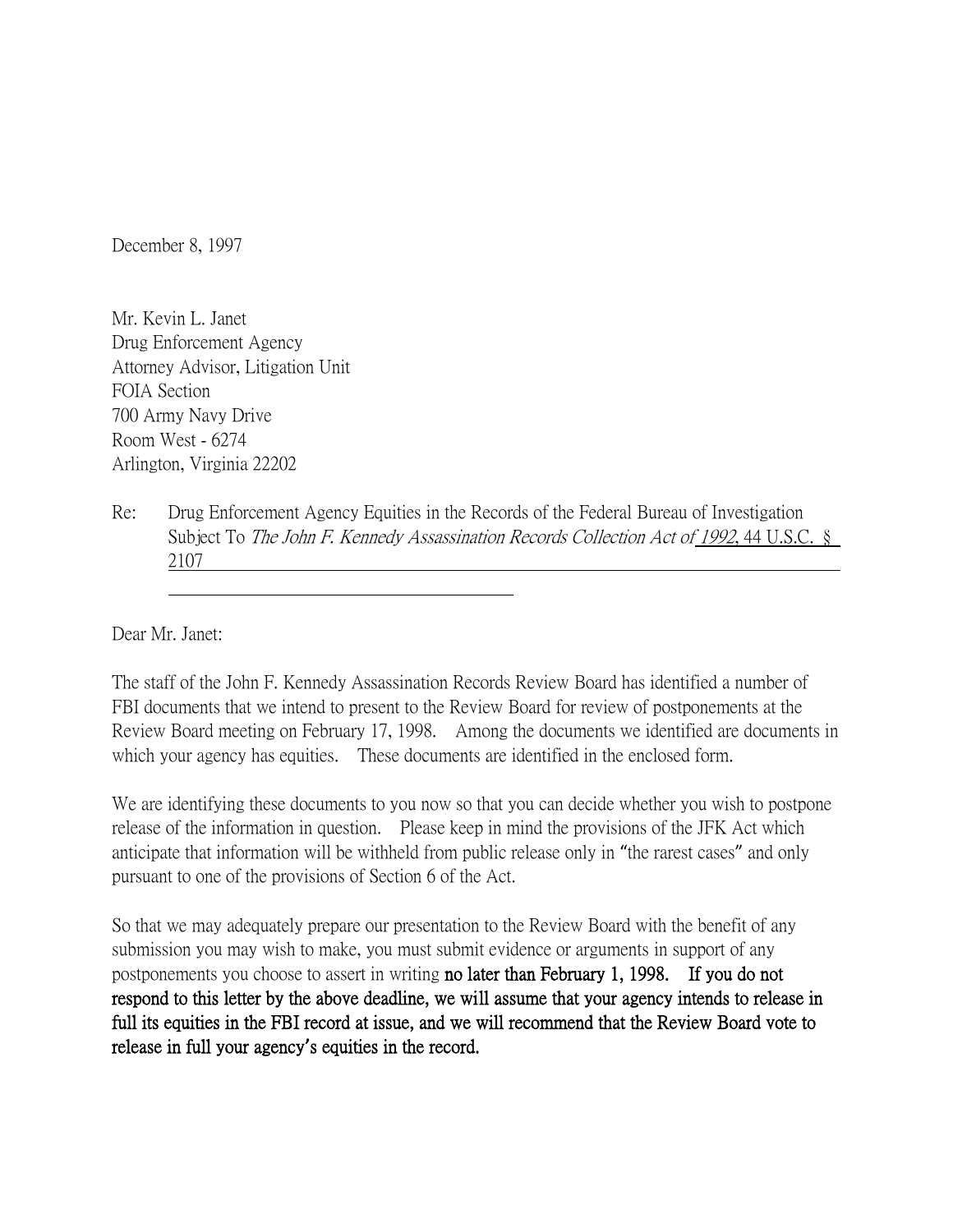Mr. Kevin J. Janet December 8, 1997 Page 2

In many of the FBI documents with third agency equities, we believe that the third agencies could, consistent with their current guidelines for JFK assassination-related information, consent to full release of the information at issue.

If you have any questions regarding the documents identified on the enclosed forms, please call Carol Keeley or Debbie Beatty of the JFK Task Force at the FBI at (202) 324-0571 or Laura Denk or Kevin Tiernan of the Review Board staff at (202) 724-0088. Thank you, in advance, for your cooperation.

Sincerely,

T. Jeremy Gunn Executive Director